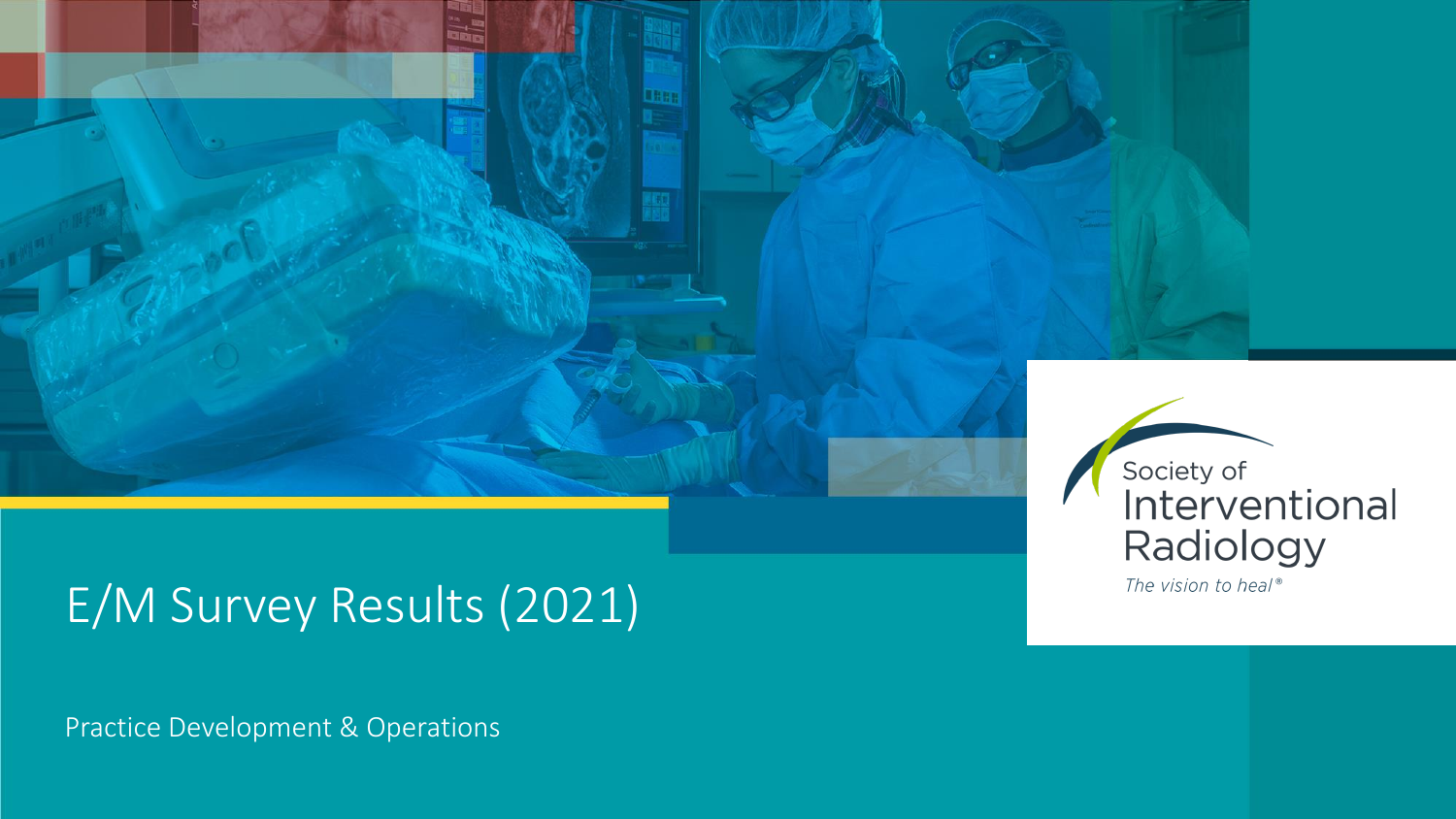# Background

According to the latest data analytics that were presented during the SIR 2021 Annual Meeting – Value of IR Plenary Session, only 2% of income received by designated IRs represent E/M billing, which is significantly less than our colleagues in similar specialties (vascular surgery and cardiology). The Practice Development Committee created an E/M survey to obtain legitimate data for all practice models who are doing appropriate E/M billing and coding currently. The purpose of this survey is to identify the barriers and pain points for many IRs in relation to performing and billing E/M services (inpatient or outpatient). Our intention is to ultimately create educational resources that would be beneficial to the SIR membership.

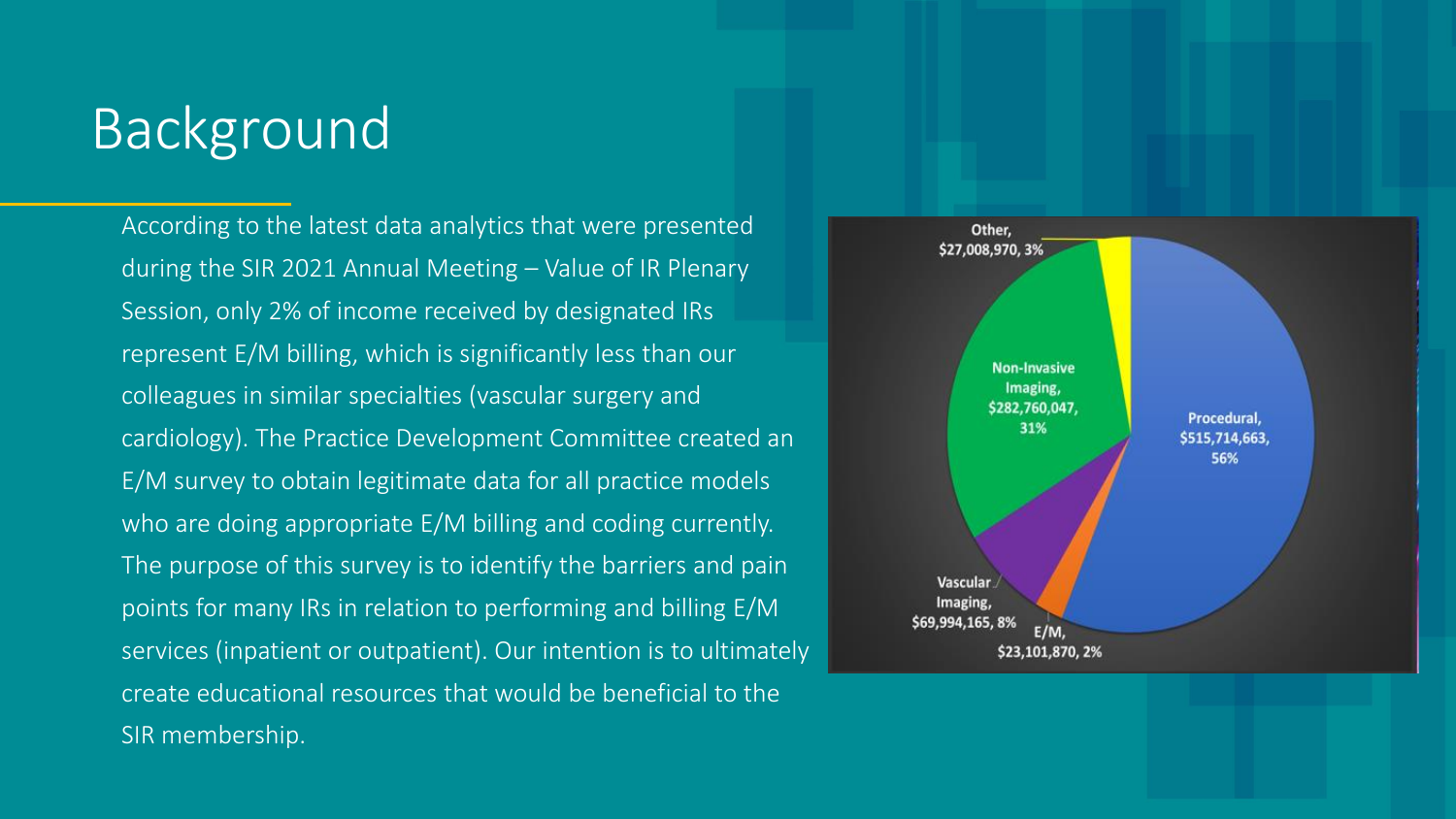## Methodology

Members of Society of Interventional Radiology (SIR) Practice Development Committees formed a working group that developed an anonymous online 32-question survey. The survey was then conducted by using SurveyMonkey (www.surverymonkey.com) over a 5-week period from July to August of 2021. A reminder email was sent 2 weeks after the initial survey invitation to generate a second round of responses.

Numeric data analysis was purely descriptive. Several survey questions focused on the primary practice setting, demographics of the interventional radiologists, and key IR procedures that are being performed. Multiple questions sought to elucidate the structure and model for performing e/m. All the questions had close ended multiple choice answers. Additional questions focused on how members are billing e/m, do they receive periodic training for coding and reimbursements. Opportunity was provided at the end of the survey for responders to express additional comments or concerns.

The inclusion criteria for the survey were US-based attending physician with an active SIR membership. The survey invitation emails were sent to 3,500 attending physicians. The exclusion criteria included APPs and residents. Written instructions of single survey participation were issued to prevent multiple responses by the same participant.

The questions inquired about whether the members do appropriate evaluation and management (e/m) billing, barrier related to e/m billing and list of IR procedures/services that will be beneficial for e/m structured reports.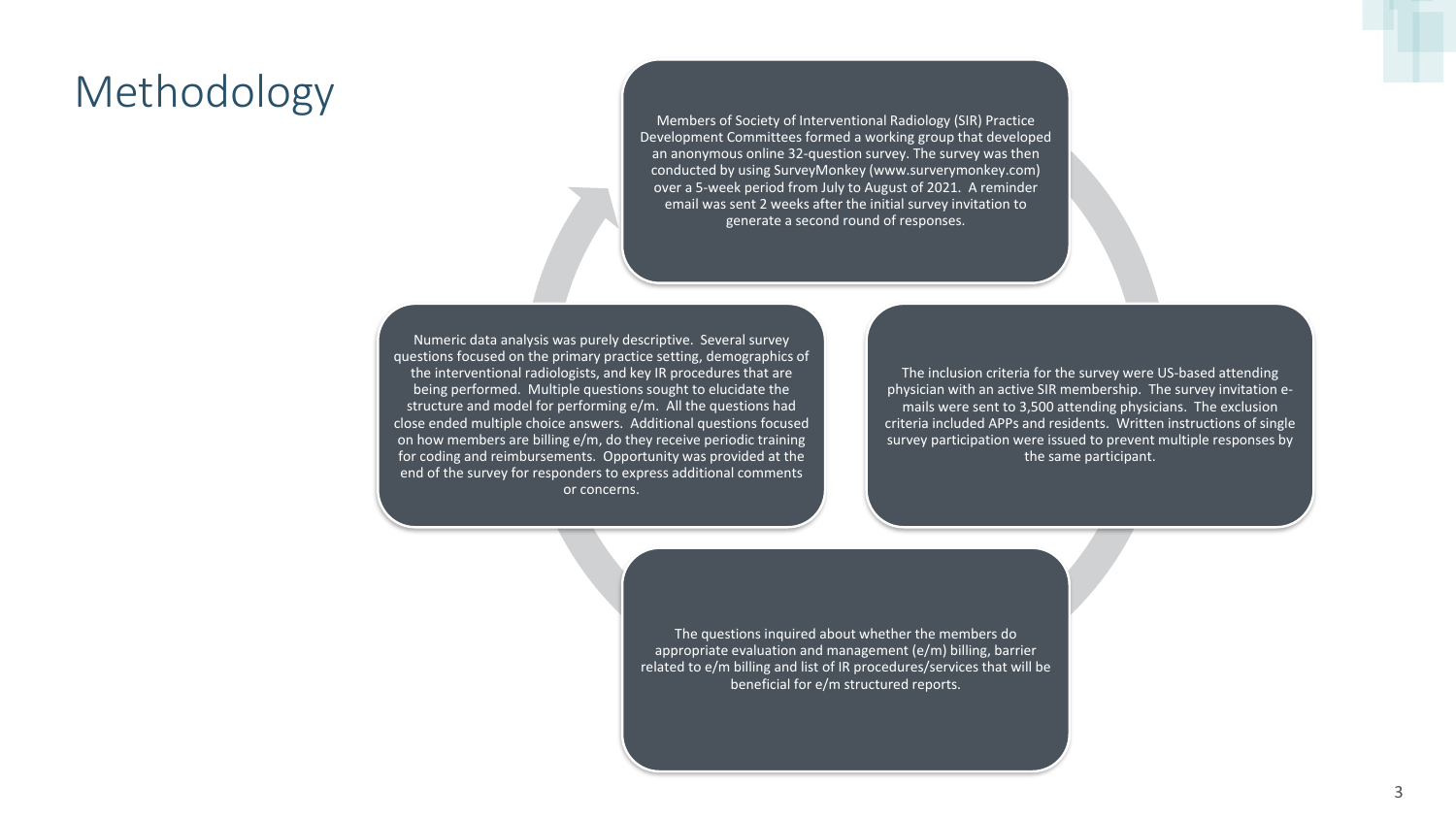## Margin of Error Calculation

| 2021 SIR E/M Survey                                 | $\overline{\mathbf{v}}$ | <b>Value</b><br>$\overline{\mathbf{v}}$     |                                         |                                             |  |
|-----------------------------------------------------|-------------------------|---------------------------------------------|-----------------------------------------|---------------------------------------------|--|
| <b>Total SIR Members</b>                            |                         | 8800                                        |                                         |                                             |  |
| <b>SIR Members (practicing physicians)</b>          |                         | 3500                                        |                                         |                                             |  |
| SIR Members Survey Monkey in spam email             |                         | 300                                         |                                         |                                             |  |
| SIR Members (practicing physicians) (p)             |                         | 3200                                        |                                         |                                             |  |
| Completed Surveys (n)                               |                         | 295                                         |                                         |                                             |  |
| Fraction of the SIR Members (practicing physicians) |                         | 9.2%                                        |                                         |                                             |  |
|                                                     |                         |                                             |                                         |                                             |  |
| Column1                                             | $\overline{\mathbf{v}}$ | SD <sub>1</sub><br>$\overline{\phantom{a}}$ | <b>SD 2</b><br>$\overline{\phantom{a}}$ | SD <sub>3</sub><br>$\overline{\phantom{a}}$ |  |
| Confidence Level                                    |                         | 90%                                         | 95%                                     | 99%                                         |  |
| Z value                                             |                         | 1.645                                       | 1.96                                    | 2.58                                        |  |
| Margin of Error                                     |                         | 0.84%                                       | 1.00%                                   | 1.32%                                       |  |
|                                                     |                         |                                             |                                         |                                             |  |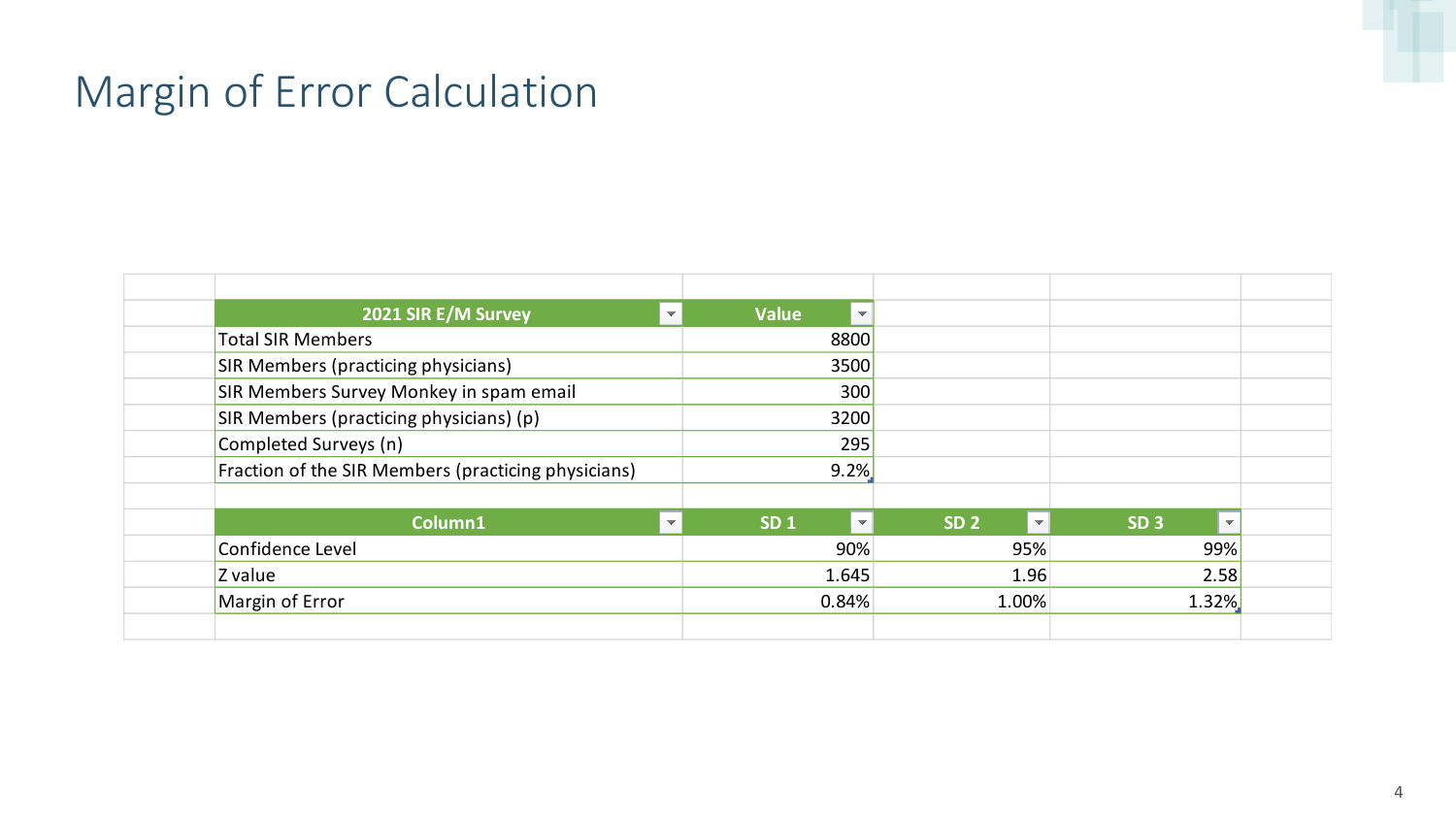## Captured data points

Within those respondents, 90.8% said they performed E/M, and 80.7% indicated they bill E/M.

Approximately 9.2% (295/3500) SIR members, classified as practicing physicians, completed the survey.

> As expected, though, 76.1% of IRs do not get periodic education on coding and reimbursement.

The top reason IRs do not bill E/M is that they have no support within their practice. In addition, it is a cumbersome process to get documentation to the billing company and pressure to generate diagnostic RVUs.

The good news is that IRs tend to bill E/M primarily for follow-up consults.

> However, ~90% of IRs will find it beneficial to have E/M templates/structured reports.

Unfortunately, 41.9% do not bill E/M for inpatient new patient consults, and 26.9% do not bill for outpatient new-patient consultants. As expected, the majority (71.2%) have an electronic billing system that extracts information from the EHR, and most billing companies (84.4%) require dictation to bill.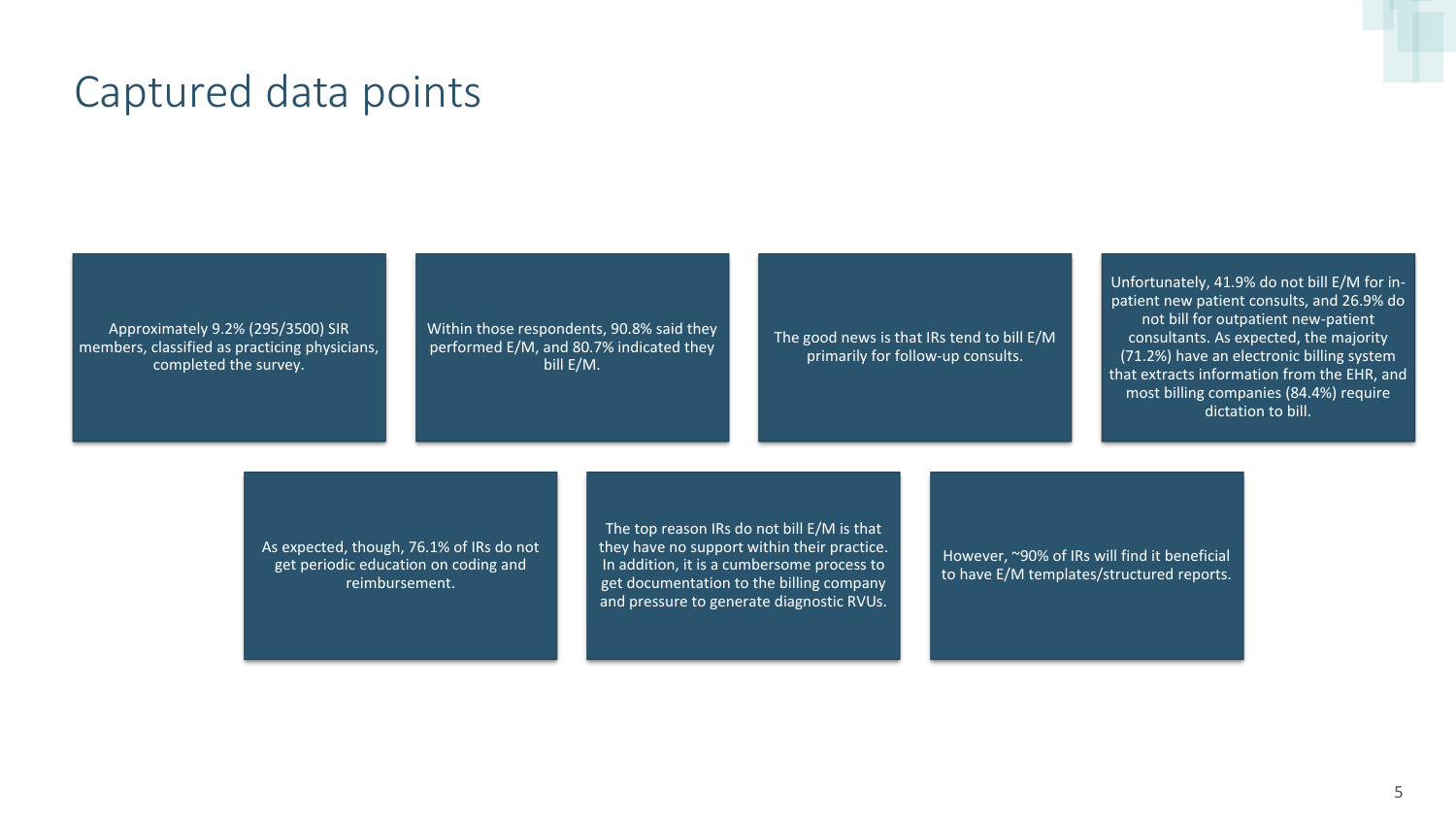### Additional SIR membership information captured:

| Years in practice                                                             | <b>Practice location</b>                     | Practice types (private)<br>IR/DR group, private IR<br>group only, private<br>multispecialty, academic-<br>employed, and health<br>system/hospital employed) |
|-------------------------------------------------------------------------------|----------------------------------------------|--------------------------------------------------------------------------------------------------------------------------------------------------------------|
| <b>Practice setting (hospital-</b><br>based only, hybrid,<br>outpatient only) | <b>Clinical specialty (service</b><br>lines) | <b>Telehealth services</b><br>provisions, platforms<br>utilized, and use of<br>extenders                                                                     |
| APP's role in the IR practice                                                 | <b>Billing and coding</b><br>knowledge       | List of IR<br>procedures/services that<br>will be beneficial for E/M<br>structured reports                                                                   |